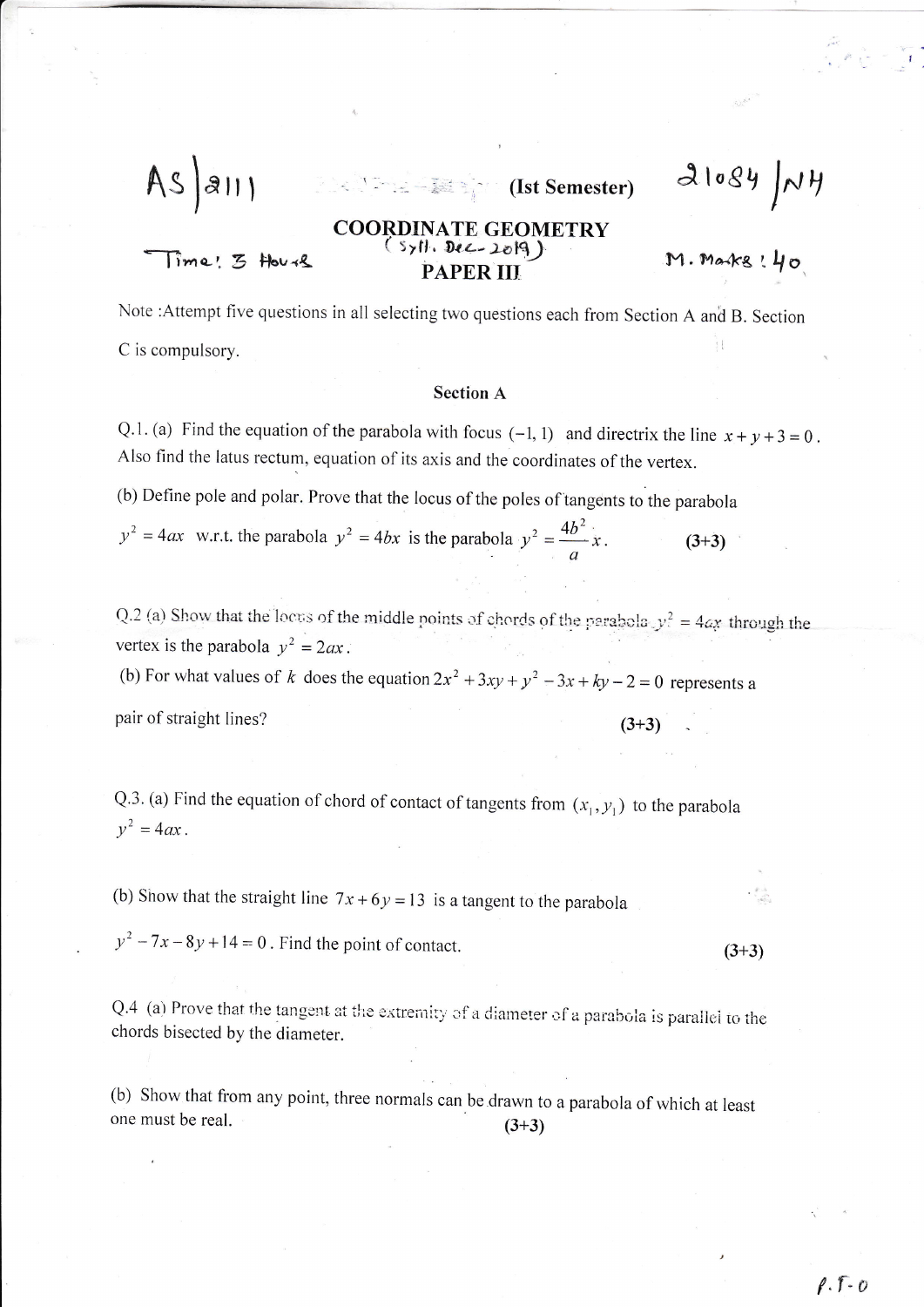## Section B

 $-2-$ 

Q.5. (a) Find the equations of the tangents and normals at the points of the ellipse  $x^2 + 4y^2 = 25$ whose ordinate is 2.

(b) Find the equation of the ellipse which passes through the point  $(-3,1)$  and has the eccentricity  $\sqrt{\frac{2}{5}}$ . (3+3)

Q. 6. (a) If the chord of contact of tangents from  $(\alpha, \beta)$  to the ellipse  $\frac{x^2}{\alpha^2} + \frac{y^2}{h^2} = 1$  touches the circle  $x^2 + y^2 = c^2$ , show that the point  $(\alpha, \beta)$  lies on the ellipse  $\frac{x^2}{a^4} + \frac{y^2}{b^4} = \frac{1}{c^2}$ . (b) Find the point of intersection of the line  $y = mx + c$  with the ellipse  $\frac{x^2}{a^2} + \frac{y^2}{b^2} = 1$ . (3+3)

Q.7. (a) Prove that only one of a pair of conjugate diameters of a hyperbola meets the hyperboia in real points.

(b) Chords of the hyperbola  $x^2 - y^2 = a^2$  touch the parabola  $y^2 = 4ax$ . Prove that the locus of their middle points is the curve  $y^2(x - a) = x^3$ . (3+3)

Q.8. (a) Define a hyperbola. Find the equations of directrices, centre, foci of hyperbola  $16x^2 - 9y^2 - 32x + 36y - 164 = 0$ .

(b) Prove that the locus of the middle points of normal chords of the rectangular hyperbola  $x^2 - y^2 = a^2$  is  $(y^2 - x^2)^3 = 4a^2x^2y^2$ . (3+3)

 $21084 \mu$